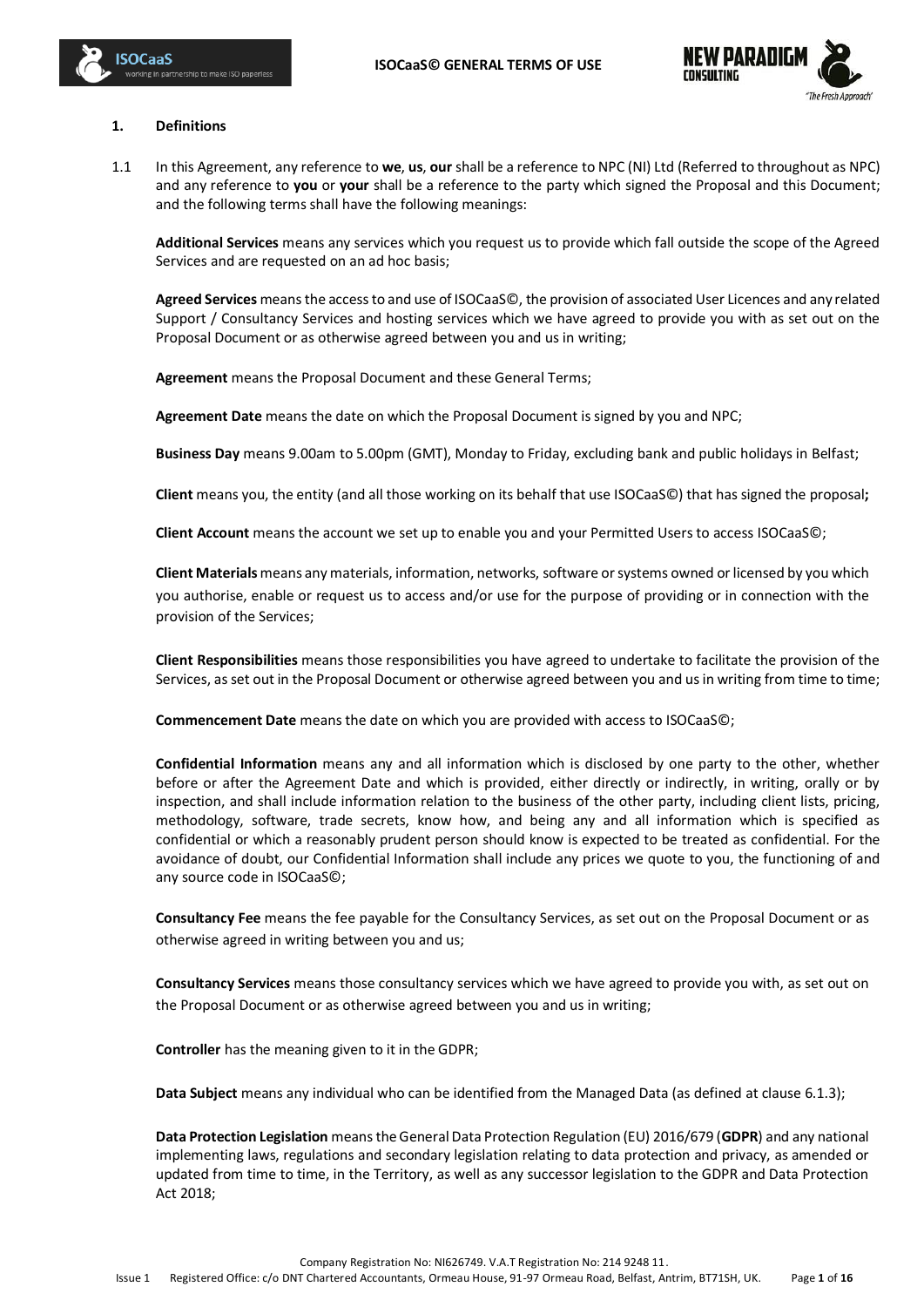

**Fees** means any fees payable by you to us pursuant to this Agreement;

**ISOCaaS** 

nership to make ISO paperles

**Intellectual Property Rights** or **IPR** means intellectual property rights, including patents, rights to inventions, copyright and related rights, trade-marks, trade names and domain names, rights in get-up, rights in goodwill or to sue for passing off, unfair competition rights, rights in designs, design rights, rights in ISOCaaS©, database rights, rights in confidential information (including know-how and trade secrets) and any other intellectual property rights, in each case whether registered or unregistered and including all applications (and rights to apply) for, and renewals or extensions of, such rights and all similar or equivalent rights or forms of protection which subsist or will subsist, now or in the future, in any part of the world;

**Maximum Upload Capacity** means the maximum upload capacity which is permitted to be uploaded to your Client Account, as set out on the Proposal Document or otherwise agreed between the parties in writing;

**Licence Fee** means the fee payable for use of ISOCaaS©, as set out on the Proposal Document (or as otherwise agreed between you and us from time to time in writing);

**Lock-in Period** means the minimum term for certain services, as agreed between the parties in the Proposal Document;

**Permitted Users** means individuals who you permit, authorise or enable to access your Client Account and/or use ISOCaaS© on your behalf;

**Personal Data** shall have the meaning given to it in the applicable Data Protection Legislation;

**Processor** has the meaning given to it in the GDPR;

**Proposal Document** means the document signed by the parties setting out the Agreed Services;

**Services** means the Agreed Services and any Additional Services provided from time to time;

**Support Services** means the support services to be provided in accordance with the provisions at Schedule 2;

**ISOCaaS©** means the management environment (with the Specification set out in the Proposal Document) provided by us to you;

**Suppliers** means anyone other than a Permitted User who uploads data on to your Client Account;

**Specification** means the functional specification of ISOCaaS© set out in the Proposal Document or otherwise provided by us to you;

**User Content** means any content, information or data provided by you (or any party on your behalf) to us for the purposes of implementing a data management system, or uploaded on to ISOCaaS© by a Permitted User;

**User Licence** has the meaning given to it at clause 3.1; and

**User** means a Permitted User and/or a Supplier

**Upload** means files uploaded to ISOCaaS© through the upload feature or data entered into data capture fields by Users

1.2 In this Agreement: unless expressly provided to the contrary, any references to clauses are references of the clauses in the General Terms; words in the singular include the plural and in the plural include the singular; a reference to a particular law is a reference to it as it is in force for the time being, taking account of any amendment, extension, application or re-enactment and includes any subordinate legislation for the time being in force made under it; and references to **including** and **include(s)**shall be deemed to mean respectively, **including without limitation** and **include(s) without limitation**.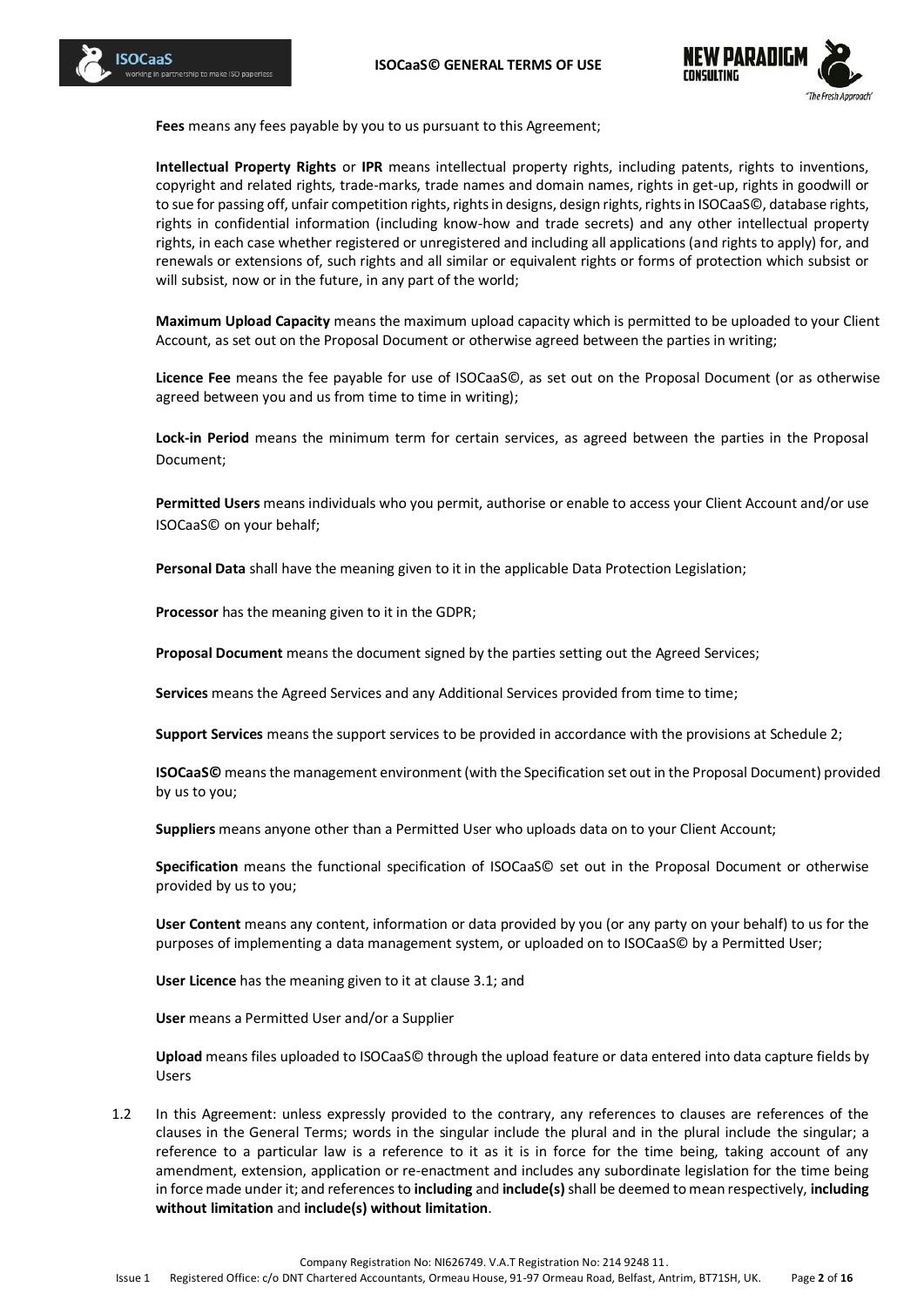



1.3 The purpose of the Proposal Document is to set out the specifics of the Agreed Services. If there is any ambiguity between these General Terms and the Proposal Document, the Proposal Document shall take precedence.

### 2. **SCOPE AND TERM**

- 2.1 This Agreement shall commence on the Agreement Date and shall continue thereafter, unless otherwise terminated in accordance with clauses 2.4 or 15.
- 2.2 You acknowledge and agree that the Agreed Services are provided on the condition that you agree to a Lock-in Period. If you cancel those services or terminate this Agreement prior to the expiry of any such Lock-in Period, the full amount payable for the entire Lock-in Period shall become immediately payable.
- 2.3 Save for those Agreed Services where a Lock-in Period has been agreed, you may cancel the provision of a particular Agreed Service with 1 months' written notice Cancellation of a particular service shall not terminate the Agreement as a whole.
- 2.4 Upon the expiry of all Lock-in Periods, either party may terminate this Agreement by giving the other no less than one months' notice in writing.

#### **ISOCaaS©**

#### **3. USER LICENCE**

- 3.1 In consideration of payment of the Licence Fee by you, we hereby grant you a non-exclusive, non-assignable, nontransferable, non-sub licensable licence to use ISOCaaS© within the Territory solely and strictly as a management environment (**User Licence**). Any such User Licence shall be subject always to the provisions of this Agreement.
- 3.2 You are not permitted to authorise any individual or entity other than Permitted Users to use ISOCaaS© on your behalf. You agree that:
	- 3.2.1 the maximum number of Permitted Users will be restricted to the number agreed in the Proposal Document (or otherwise agreed between you and us from time to time); and
	- 3.2.2 you shall be liable to us for the acts and/or omissions of any Permitted Users which, if carried out by you would amount to a breach of this Agreement.

#### 4. **USE OF ISOCaaS©**

- 4.1 In respect of your use of ISOCaaS©, you agree that you shall not (and you shall procure that no User shall):
	- 4.1.1 take any action that imposes, or is likely to impose an unreasonable or disproportionately large load on our infrastructure;
	- 4.1.2 copy, duplicate, reproduce, rent, lease, operate a service bureau, transfer, redistribute, sub-licence, loan, sell, trade, resell, modify, create derivative works, distribute or publicly display, all or any part of ISOCaaS© without our prior written consent;
	- 4.1.3 interfere or attempt to interfere with the proper working of ISOCaaS© or any activities conducted via ISOCaaS©;
	- 4.1.4 bypass any measures we may use to prevent or restrict access to ISOCaaS© (including any attempt to circumvent the maximum number of Permitted Users allowed);
	- 4.1.5 attempt to reverse engineer, decompile or otherwise seek to obtain access to the source code in ISOCaaS©; and/or
	- 4.1.6 engage in any activity that interferes with or disrupts ISOCaaS©, or the servers and networks which are connected to ISOCaaS©.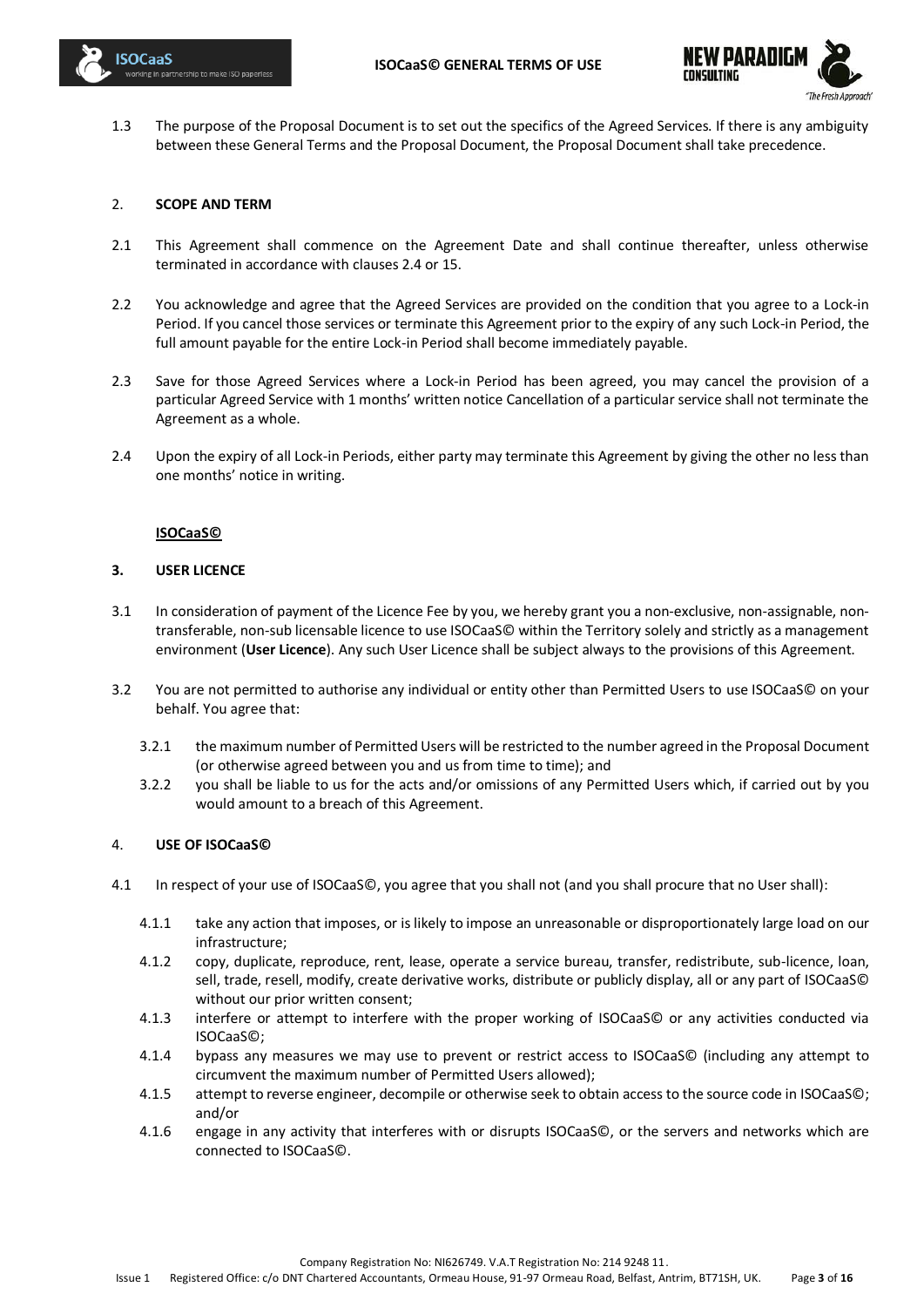

- 4.2 You must not in any circumstances use, nor allow anyone else to use, any automated software, process, programme, robot, web crawler, spider, data mining, trawling or other 'screen scraping' software (whether or not the resulting information is being used for your internal purposes) in respect of ISOCaaS© and you must not disclose any passwords you use (or any User uses) to access ISOCaaS© to anyone else for the purposes of using any such technology.
- 4.3 It is your responsibility to ensure that any passwords and/or login details associated with your Client Account and/or use of ISOCaaS© (whether relating to you or any User) are kept confidential at all times. As such, you acknowledge and agree that you will be responsible for any activities carried out using your Client Account and/or your login details. If you know or suspect that someone else knows your password you agree to notify us by contacting us in writing immediately.
- 4.4 You acknowledge and agree that wemay monitor your (and/or any User's) use of ISOCaaS© and all activities under your Client Account. Where, in our sole opinion, we suspect misuse of ISOCaaS© has occurred, we reserve the right to suspend or terminate your account (and the provisions of clause 13.3 shall apply).
- 4.5 You also agree that we may collect and use for our own business purposes aggregate usage data relating to how users access and use ISOCaaS©, provided that any such data does not include Personal Data.

# **5. USER CONTENT**

**ISOCaaS** 

n partnership to make ISO paperles

- 5.1. In order to make use of ISOCaaS©, it is likely that you (or a User) will upload content on to ISOCaaS© from time to time. We recognise that such User Content may include commercially sensitive Confidential Information which is very important to your business and we shall treat any such information as confidential (and subject to the provisions set out in clause 14) and shall only use it as required to provide our suite of services to you.
- 5.2. As between you and us, you own any User Content, and nothing in this Agreement is intended to nor shall it change that. Any such content uploaded to ISOCaaS© by you or a User relating to your business (other than the details made available to other ISOCaaS© users via the supplier search feature and the partners page) shall only be used by us for the purposes of providing you with our Services and complying with our legal obligations and rights hereunder. You hereby grant us(and our employees, agents and sub-contractors) a world-wide, royalty-free, nonexclusive, sub-licensable and transferable licence to use the User Content solely for such purpose.
- 5.3. We understand that every one's business is different and their user content may vary. However, there are some things which you are not permitted to upload. You acknowledge and agree that you may not upload on to ISOCaaS© (or authorise, enable or allow anyone else to upload) any content which:
	- 5.3.1. is misleading, harmful, threatening, abusive, harassing, defamatory, offensive, violent, obscene, pornographic, vulgar, libellous, racially, ethnically, religiously or otherwise objectionable;
	- 5.3.2. constitutes unauthorised disclosure of personal or confidential information;
	- 5.3.3. violates the rights of any party (including but not limited to any patent, trade mark, trade secret, publicity right, privacy right, copyright or other IPR) or otherwise create liability or violate any local, state, national or international law;
	- 5.3.4. contains viruses, trojans, worms, corrupted files or code, files and programs designed to impede or destroy the functionality of any computer software or hardware; spyware and malware designed for phishing and with a view to compromise the data security and integrity, and obtain sensitive personal or financial information; and/or
	- 5.3.5. constitutes or encourages a criminal offence.
- 5.4. By uploading any content using ISOCaaS© (or enabling a User to do the same), you represent and warrant that:
	- 5.4.1. you have the rights, power and authority necessary to grant the licence at clause 5.2;
	- 5.4.2. you have the lawful right to upload, reproduce, distribute and store the User Content;
	- 5.4.3. the uploading, reproduction and/or distribution of the User Content will not constitute or encourage a criminal offence or violate the rights of any party or otherwise create liability or violate any relevant local, national or international law; and
	- 5.4.4. the User Content complies with the restrictions set out in clause 5.3.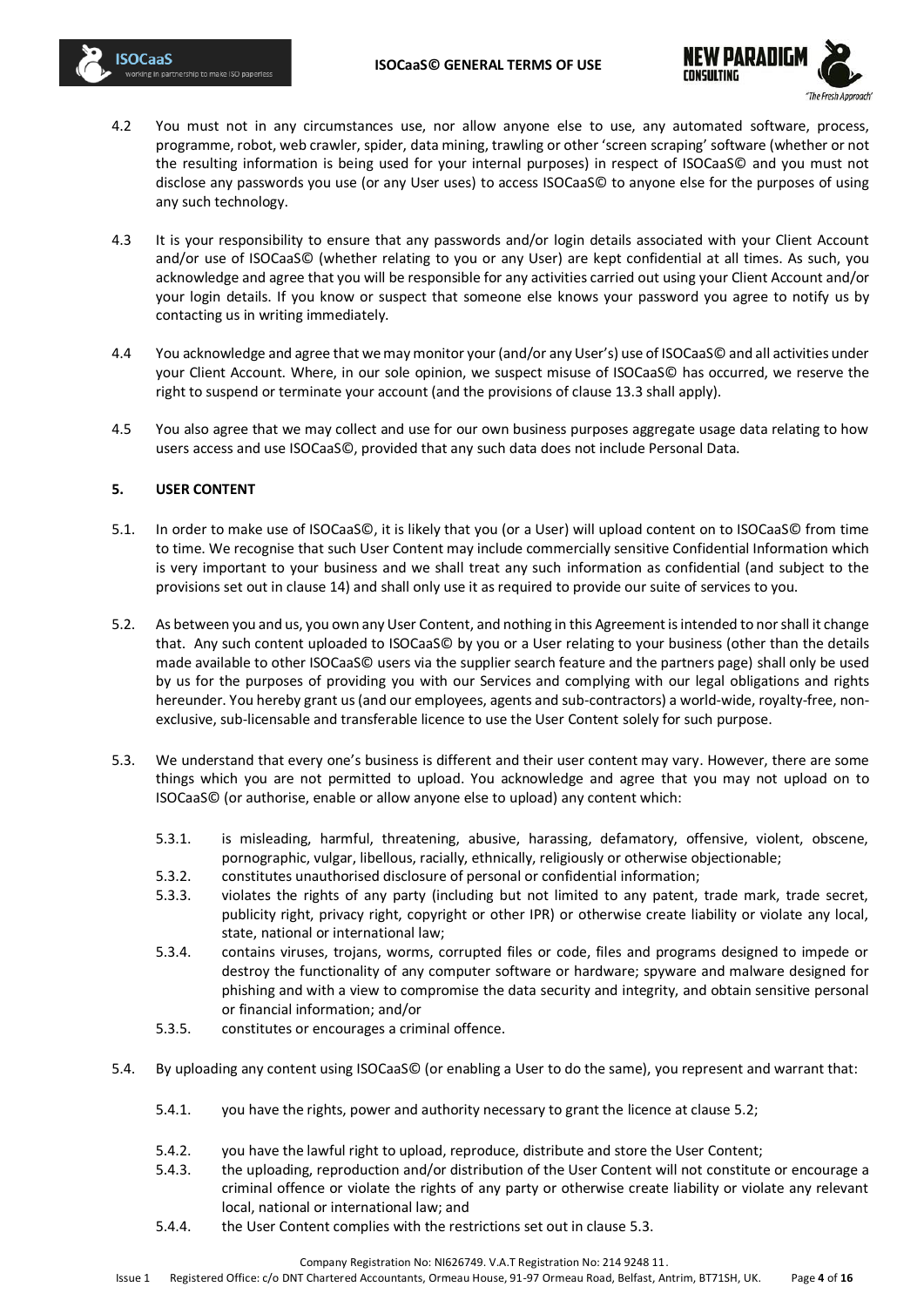



- 5.5. Since we have little control over what you or a User uploads, you agree to indemnify us, without limitation and upon demand, against any cost, damages or expenses (including reasonable legal expenses) that may be incurred by us either:
	- 5.5.1. as a result of any breach by you of the warranties detailed in clause 5.4, and/or
	- 5.5.2. in respect of any claim or action against us or our licensors that the use of any User Content infringes IPR or is otherwise unlawful.
- 5.6. While we provide ISOCaaS©, we are not responsible for any content uploaded by you or a User on to ISOCaaS©. As such, you acknowledge and agree that:
	- 5.6.1. we have no duty to moderate any content accessible via ISOCaaS© and that you are solely responsible for any User Content;
	- 5.6.2. any use by you of or reliance upon any content accessible via ISOCaaS© is at your sole risk. We do not endorse any information which may be accessible via ISOCaaS©; and
	- 5.6.3. we reserve the right to remove or edit any content, and at our sole discretion, if we determine that it is not in compliance with these General Terms or is notified to us as objectionable by a third party, and to provide your IP address and other identifying information to law enforcement authorities, where appropriate, and take any and all other legal action at our disposal if we believe you have breached these General Terms.
- 5.7. While we will retain your User Content in accordance with this Agreement, you acknowledge and agree that, ISOCaaS© is not intended to act as a back-up service. As such, save as provided herein, we exclude liability for any loss of data or error.

### **6. PERSONAL DATA**

- 6.1. It is likely that you will provide us with 3 types of Personal Data in connection with our Services:
	- 6.1.1. Personal Data relating to you and key contacts within your business, which you provide us with for the purpose of entering into and facilitating this Agreement and our obligations and rights hereunder (any such data, **Client Contact Data**);
	- 6.1.2. Personal Data relating to your designated Permitted Users (any such data, **Permitted User Data**); and
	- 6.1.3. any other Personal Data included in any User Content which you upload, a third party on your behalf uploads, or which you instruct us to upload, on to ISOCaaS© (any such data, **Managed Data**).
- 6.2. For the purposes of the Data Protection Legislation:
	- 6.2.1. we will be acting as the **Controller** in respect of our use of your Contact Data and Permitted User Data and will only use such data in accordance with our Privacy Notice; and
	- 6.2.2. we will be acting as the **Processor** and you as the **Controller** in respect of the Managed Data and the terms of processing set out in Schedule 1 shall apply (**Terms of Processing**).
- 6.3. Both of you and we agree to comply with our respective obligations under the applicable Data Protection Legislation in respect of any Personal Data transferred by you to us or uploaded by you (or a User) on to ISOCaaS©. Applicable legislation means (for so long as and to the extent that they apply to the Company) the law of the European Union, the law of any member state of the European Union and/or Domestic UK Law; and Domestic UK Law means the UK Data Protection Legislation and any other law that applies in the UK.
- 6.4. By transferring:
	- 6.4.1. your Contact Data and/or Permitted User Data to us, you are representing and warranting to us that you have the lawful authority to do so and for us to process such data in connection with the provision of the Services and in accordance with our rights as set out in this Agreement; and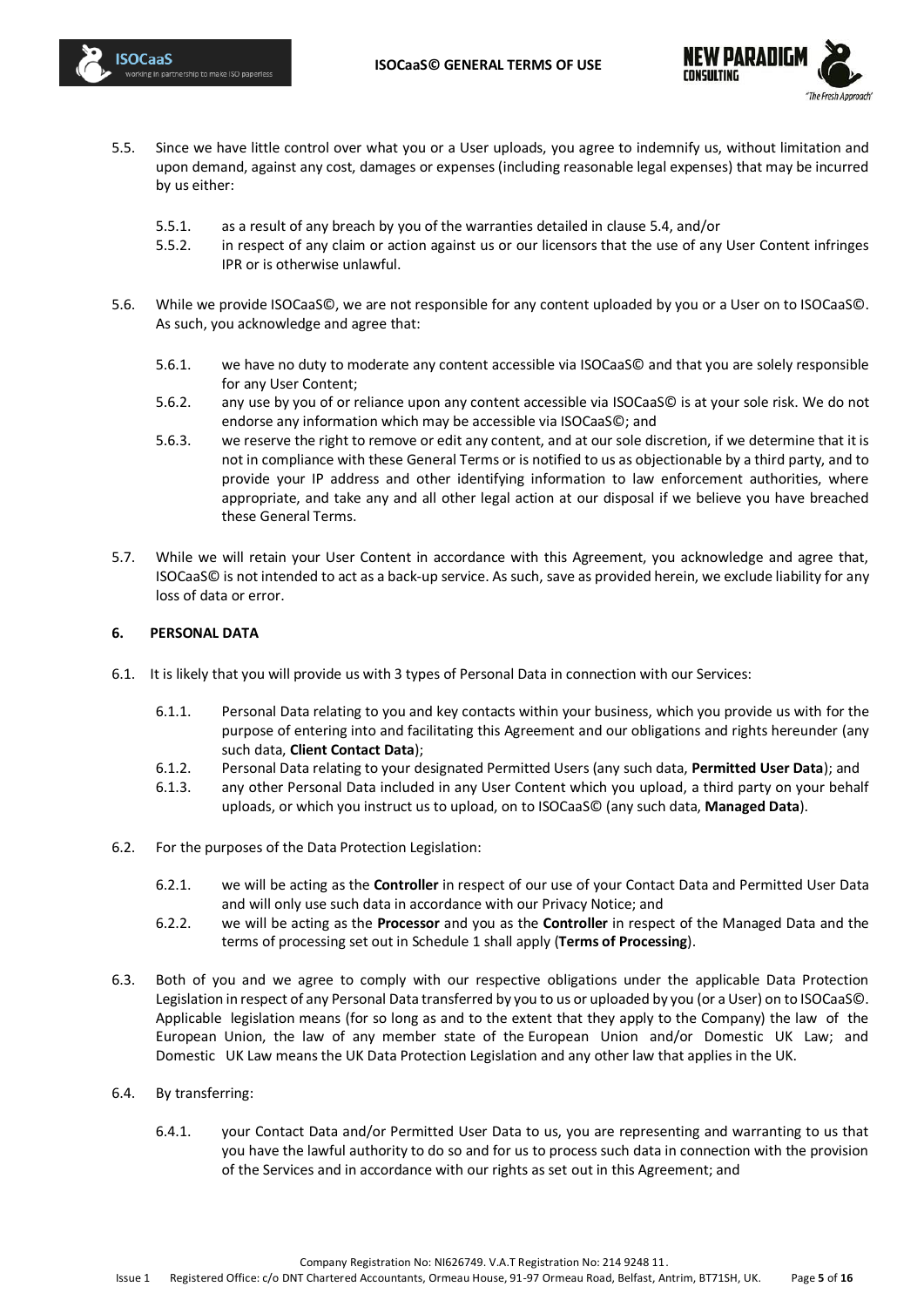



6.4.2. the Managed Data to us, whether by transferring it to us directly or uploading, storing or transferring any Personal Data using ISOCaaS© (or authorising a User to do the same), you are representing and warranting to us that you have the lawful authority to do so and for us to process such data in accordance with the Terms of Processing.

You agree to indemnify us in full upon demand against any losses and/or damages which we may suffer or incur as a result of a breach of this clause 6.4 by you.

# **7. INTELLECTUAL PROPERTY RIGHTS**

#### **Client IPR**

- 7.1. As part of the Services it is likely that you may provide us with information, content, reports, policies, logos, brand names, trademarks, house-style or other specifications. To the extent that any IPR resides in the same it is your **IPR**. Your IPR shall remain vested in you (or where relevant, your licensors). Nothing in this Agreement shall confer on us any right, title or interest in any of you IPR other than the rights of use specifically set out in clause 7.2 below.
- 7.2. You hereby grant us a royalty-free, licence to use (and permit our employees and sub-contractors to use) your IPR for the purposes of providing our Services.
- 7.3. In respect of your IPR you:
	- 7.3.1. represent and warrant that you have the rights, power and authority necessary to grant us your IPR Licence and that any use by us (or our employees or sub-contractors) in accordance with your IPR Licence shall not infringe any third party rights, including any IPR; and
	- 7.3.2. hereby indemnify us and agree to keep us indemnified upon demand in full, against any damages, losses and/or expenses (including reasonable legal expenses) suffered or incurred by us as a result of a breach of clause 7.3.1 by you.

#### **NPC IPR**

- 7.4. You acknowledge that as part of the Services it is likely that we will provide or make accessible to you IPR belonging to NPC, including any IPR which we own in ISOCaaS© and source code, database rights in any databases included in ISOCaaS©, methodology, knowhow, customisation and/or configuration of ISOCaaS©, reports, data, policies, procedures, information, statistics, graphs produced by the analysis of data, our trademarks, brand names and other distinctive get-up (any such IPR, **NPC IPR**). Nothing in this Agreement shall confer on you (or anyone else) any right, title or interest in any of the NPC IPR other than the rights of use specifically set out herein.
- 7.5. We warrant that your use of the NPC IPR if used in accordance with this Agreement will not breach the IPR of any third party (within the Territory) and agree to indemnify you (subject to clause 7.6) against any damage suffered by you as a direct result of a breach of this clause 7.5, provided this clause shall not apply where the claim in question is attributable to:
	- 7.5.1. use of the NPC IPR (or any part thereof) by you other than in accordance with the terms of this Agreement;
	- 7.5.2. use of ISOCaaS© in combination with software not approved in writing by us; use of a release other than the then current release of ISOCaaS©;
	- 7.5.3. modification of ISOCaaS© not approved in writing by us; and/or
	- 7.5.4. compliance with your specifications or instructions.
- 7.6. Clause 7.5. is conditional upon:
	- 7.6.1. you notifying us in writing, as soon as reasonably practicable, of any infringement claim;
	- 7.6.2. you not making any admission as to liability or compromise or agreeing to any settlement of any infringement claim without our prior written consent;
	- 7.6.3. us having, at our own expense, the conduct of or the right to settle all negotiations and litigation arising from any infringement claim;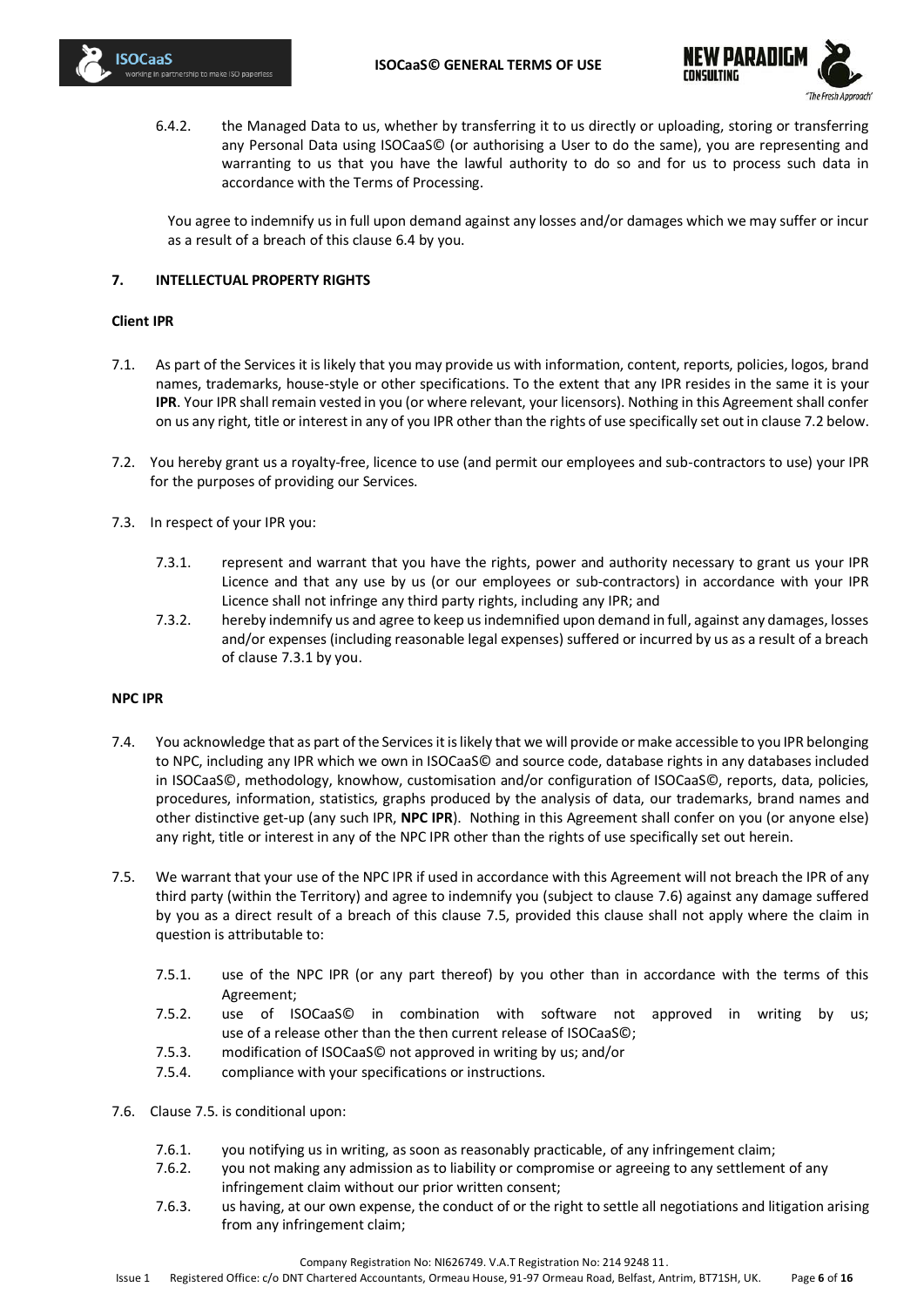



- 7.6.4. you providing us with all reasonable assistance in connection with any such claim and such litigation at our request and expense; and
- 7.6.5. your taking all reasonable steps to mitigate any damages or losses which may be suffered by you.
- 7.7. If any infringement claim is made, or in our reasonable opinion is likely to be made, against you, we may at our sole option and expense:
	- 7.7.1. procure for you the right to continue using the NPC IPR in accordance with the terms of this Agreement;
	- 7.7.2. modify the NPC IPR so that it ceases to be infringing;
	- 7.7.3. replace ISOCaaS© with non-infringing software; or
	- 7.7.4. terminate this Agreement immediately by notice in writing to you and refund any of the Licence Fees paid by you under this Agreement as at the date of termination (less a reasonable sum in respect of your use of ISOCaaS© to the date of termination).
- 7.8. You agree to take all reasonable steps to protect ISOCaaS© and any associated documentation, if any, from unauthorized copying or use. The Software source code represents and embodies trade secrets of NPC. The source code and embodied trade secrets are not licensed to you and any modifications, additions or deletions are strictly prohibited. You are prohibited from accessing all or any part of ISOCaaS© in order to build a product or service which competes with ISOCaaS©.
- 7.9. Unless you have agreed otherwise in writing with us, nothing in this Agreement gives you a right to use any of our or our licensors' trade names, trademarks, service marks, logos, domain names, and other distinctive brand features. You agree that you shall not remove, obscure, or alter any proprietary rights notices (including copyright and trade mark notices) which may be affixed to or contained within ISOCaaS©.

# **8. CHANGE CONTROL**

- 8.1. Either party may submit written requests for changes to the Services and/or ISOCaaS©. NPC shall advise you of the likely impact of any such change, including, but not limited to, any effect on the Fees and/or agreed timetable.
- 8.2. The parties shall discuss changes proposed in accordance with clause 8.1 as soon as reasonably practicable. Until such time as a change control document is agreed and signed by both parties, covering such change, including any change to the Fees, agreed timetable, Services and/or ISOCaaS©, both parties shall continue to perform their respective obligations set out in this Agreement as if such change had not been requested.
- 8.3. Notwithstanding clause 8.1, you acknowledge that the following changes will be deemed to be changes to the Agreed Services:
	- 8.3.1. any request by you to increase the maximum number of Permitted Users agreed in writing between the parties;
	- 8.3.2. any changes to the nature of the certification you are seeking;
	- 8.3.3. if the Maximum Upload Capacity is exceeded; and/or
	- 8.3.4. any other changes specifically agreed between you and us in writing or noted in the Proposal Document

### **9. FEES & PAYMENT TERMS**

- 9.1. You agree to pay us the Fees and Third Party Costs (if any) in accordance with the payment terms set out on the Proposal Document (or as otherwise may be agreed between the parties from time to time in writing). Such Fees are payable without any deduction, whether by way of set-off, counterclaim, discount, abatement or otherwise.
- 9.2. Unless otherwise expressly stated to the contrary, any Fees given or quoted will be exclusive of VAT, which shall be payable by you.
- 9.3. If any sum payable under this Agreement is not paid within 30 days of the date due we reserve the right to: (a) charge interest from the date due for payment to the actual date of payment at the rate of 5%; and/or (b) suspend all further Services (including your access to ISOCaaS©) until payment has been made in full.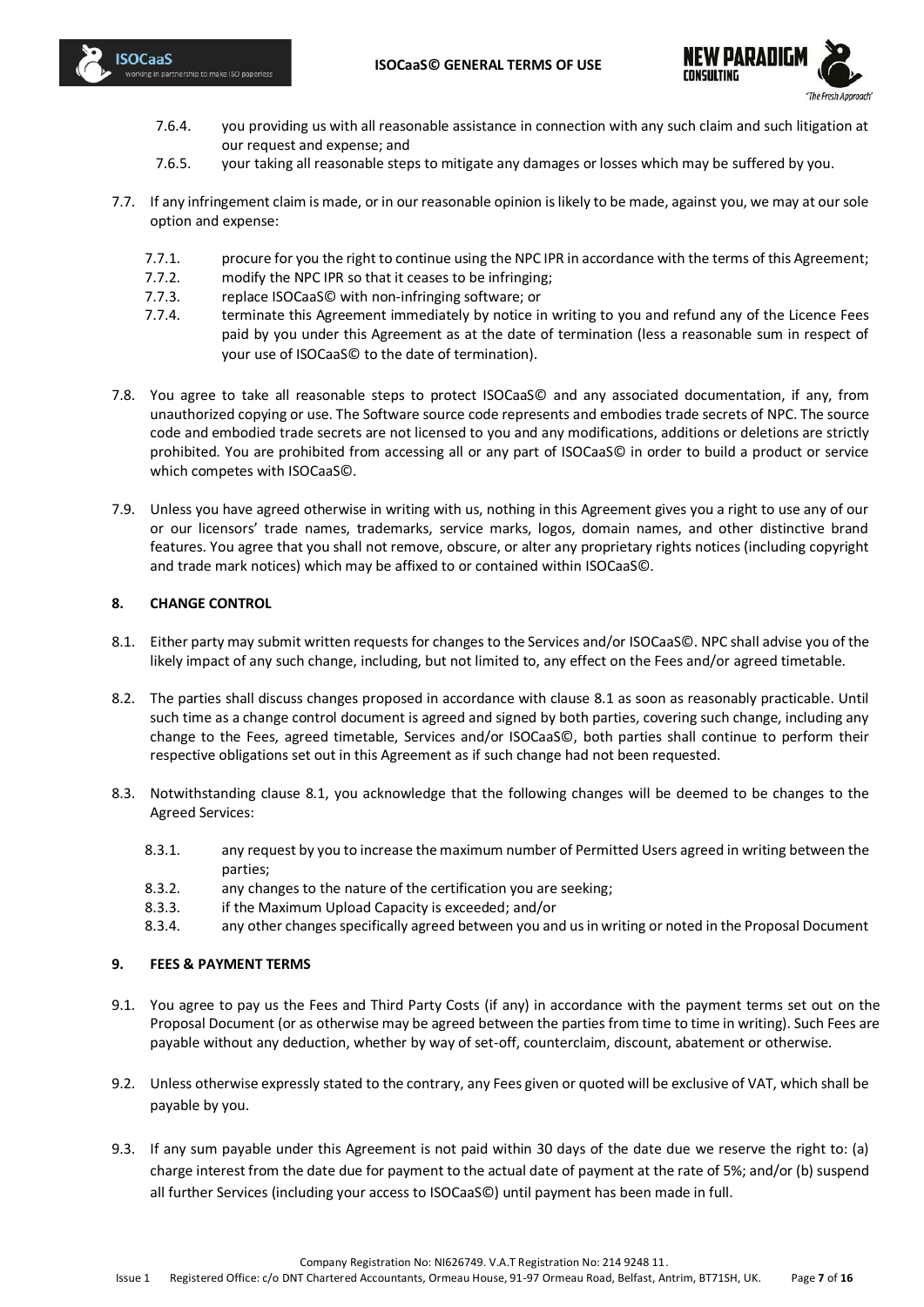



### **10. THIRD PARTY COSTS**

rtnership to make ISO paperles

**ISOCaaS** 

- 10.1. You acknowledge that any Third Party Costs related to the provision of the services, reflect the disbursement payable by us and that:
	- 10.1.1. failure by you to pay the Third Party Costs may result in us being unable to provide the Services (for which NPC shall have no liability to you);
	- 10.1.2. the Third Party Costs are at the discretion of a third party and are not within our ability to control, as such Third Party Costs may be subject to increase from time to time and that you will be liable to pay any such increases in costs; and
	- 10.1.3. while we undertake to pass such payment on to the relevant third party, we accept no liability for the acts and/or omissions of that third party (whose services are provided to you pursuant to a contract between you and that third party).

### **11. WARRANTIES**

- 11.1. We warrant and represent to you that: (a) we have full capacity and authority and all necessary consents to enter into and to perform this Agreement and that the Agreement is executed by a duly authorised signatory of our company; and (b) we will use reasonable skill and care in supplying the Services; and (c) ISOCaaS© shall for the duration of the Agreement conform in all materials respect to the Specification (where applicable).
- 11.2. You shall provide all information as may be reasonably necessary to assist us in resolving any non-complying part of ISOCaaS© including sufficient information to enable us to re-create any non-compliance and shall use all reasonable endeavours to mitigate any and all loss or damage accruing to it as a result of such breach of warranty.
- 11.3. You (or where applicable, the party signing on your behalf of you) warrant and represent to us that: (a) you have full capacity and authority and all necessary consents to enter into and to perform this Agreement and that the Agreement is executed by a duly authorised signatory of your company with the authority to legally bind you, your board and/or your members (as applicable); (b) you shall perform your responsibilities set out in this Agreement using reasonable skill and care; and (c) you have full authority to provide us (our employees, contractors and agents) with access to and or use of any Client Materials in accordance with this Agreement, and that any such access and/or use of you Materials will not amount to a breach of any third party's IPR.
- 11.4. Except as expressly set forth in this Agreement, all warranties, terms and conditions, whether oral or written, express or implied by statute, common law, or otherwise, including but not limited to any warranties, terms and conditions of fitness for purpose, description or quality, are to the fullest extent permitted by law hereby excluded.

### **12. LIMITATION OF LIABILITY**

- 12.1. Notwithstanding any other provision herein, neither party shall exclude or limit its liability to the other party for: (a) death or personal injury caused by its negligence; or (b) fraud, including fraudulent misrepresentation; or (c) any liability which cannot be excluded or limited by law.
- 12.2. You acknowledge and agree that (save in respect of warranties expressly set out herein) use of ISOCaaS© and reliance on any Services is at your own risk and that we cannot accept any responsibility for the acts and/or omissions of any third parties, including service providers or any other users of ISOCaaS©.
- 12.3. (Subject to our obligations under the GDPR) we have no liability to you for any use, misuse or loss of User Content by third parties, and/or any act or omission of any user or any third party provider.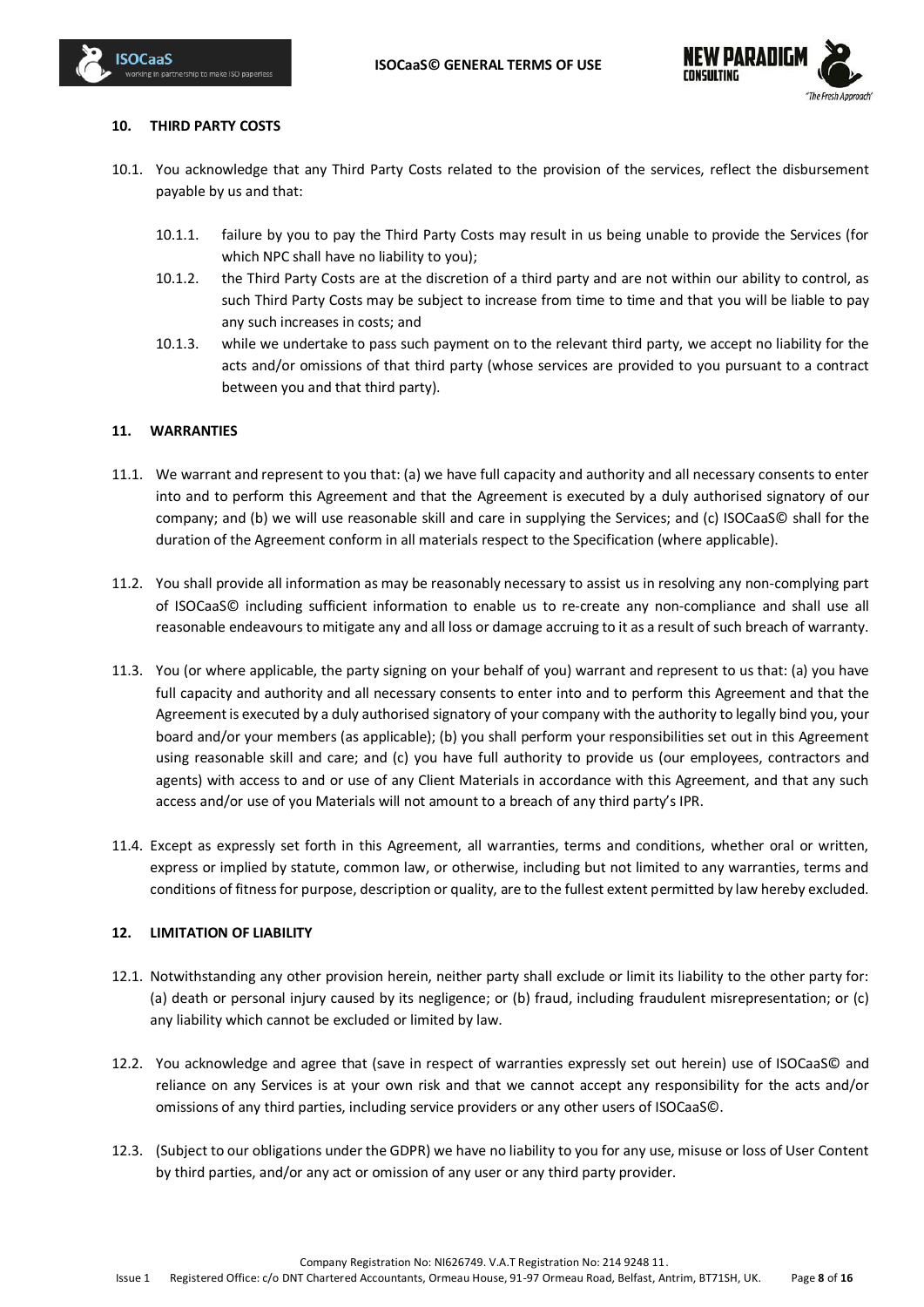

- 12.4. You expressly understand and agree that we and our licensors shall not be liable to you for: (a) any indirect, special, incidental or consequential loss or damage which may arise in respect of ISOCaaS© and/or its use or nonavailability; (b) loss of profit, business revenue, goodwill and anticipated savings: (c) any trading or other losses which you may incur as a result of use of or reliance upon any content; (d) the deletion of, corruption of, or failure to store, any content (including User Content) and other communications data maintained or transmitted by or through your use of ISOCaaS©; or (e) any effect which use of ISOCaaS© may have on any software which you may use.
- 12.5. To make use of ISOCaaS©, you will need computer equipment and a connection to the internet. You acknowledge and agree that we can't and don't accept any responsibility for the acts and/or omissions of any third parties (including a, third party services and third party hardware), and that it is your responsibility to ensure that you have the necessary equipment and services in place to use ISOCaaS©. In particular, you acknowledge and agree that:
	- 12.5.1. ISOCaaS© is provided "as is" and "as available"; and
	- 12.5.2. if you are unable to access all or part of ISOCaaS© because you do not have access to any necessary software or equipment, this shall not constitute a breach of this Agreement by us and we shall not be liable for any loss, damage or expense which may result from your inability to access ISOCaaS©.
- 12.6. We have no liability to you for any use, misuse or loss of User Content by third parties, and/or any act or omission of any user or any third party provider.
- 12.7. While we are happy to tell you about ISOCaaS© and its functionality, you are best placed to understand your business needs. As such (subject to the warranties set out in clause 12), we make no representations or warranties that ISOCaaS© (including its use in conjunction with any other Software) will meet your requirements. Any material (including User Content) downloaded or otherwise obtained or accessed through the use of ISOCaaS© is done at your own discretion and risk, and that you will be solely responsible for any damage, loss, or prejudice to your computer system or other device or loss of data that results from the download or access of any such material.
- 12.8. No advice or information, whether oral or written, obtained by you from us or any of our subsidiaries, affiliates, officials, employees, or personnel, or through or from ISOCaaS© shall create any warranty not expressly stated in this Agreement. All such liability is excluded by us to the fullest extent permitted by law.
- 12.9. Subject to Clause 12.1, our aggregate liability arising from or in connection with this Agreement shall not exceed an amount equal to the Fees paid under this Agreement in the 12 months preceding the date of the claim.
- 12.10. You agree and acknowledge that you are in a better position than usto foresee and evaluate any potential damage or loss which you may suffer in connection with the use of our Services; that we cannot adequately insure our potential liability to you; and that accordingly the exclusions and limitations contained in this clause 12 are reasonable. You also undertake at all times to mitigate any such damage or loss.

# **13. TERMINATION**

**SOCaaS** 

ership to make ISO paperles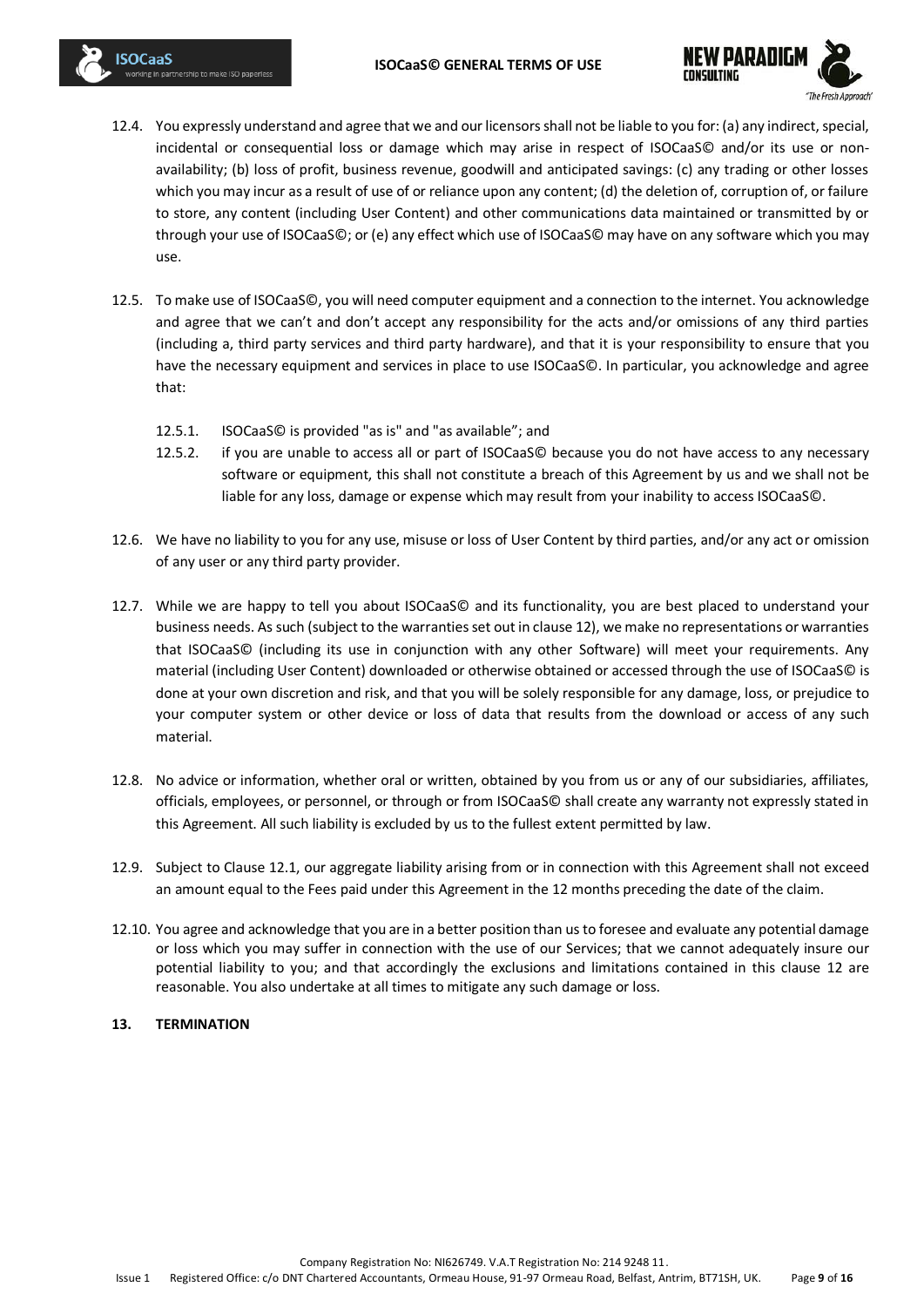

- 13.1. Without prejudice to any other rights or remedies to which the parties may be entitled, either party may terminate this Agreement without liability to the other if: (a) the other party commits a material breach of any of the terms of this Agreement and (if such a breach is remediable) fails to remedy that breach within 30 days of that party being notified in writing of the breach; or (b) an order is made or a resolution is passed for the winding up of the other party or if an order is made for the appointment of an administrator to manage the affairs, business and property of the other party, or if such an administrator is appointed or if documents are filed with the court for the appointment of an administrator or if notice of intention to appoint an administrator is given by the other party or its directors or by a qualifying charge holder, or if a receiver is appointed of any of the other party's assets or undertaking or if circumstances arise which entitle the court or a creditor to appoint a receiver or manager or which entitle the court to make a winding-up order or if the other party takes or suffers any similar or analogous action in consequence of debt; or (c) the other party ceases, or threatens to cease, to trade.
- 13.2. Without prejudice to any other rights or remedies to which we may be entitled, we may terminate this Agreement without liability to you if you:
	- 13.2.1. fail to pay any sum due to us under this Agreement and such sum remains unpaid fourteen (14) days after its due date;
	- 13.2.2. cease to carry on business;

**ISOCaaS** 

in partnership to make ISO paperles

- 13.2.3. undergo any material change in your shareholding control; or
- 13.2.4. undertake or authorise any act or omission which may reasonably be considered by us to jeopardise any of rights of ours and/or our licensors in ISOCaaS© or any part thereof including making or allowing to be made any unauthorised copy of ISOCaaS© or any part thereof and/or imparting or divulging the contents of ISOCaaS© or any part thereof to a third party without our prior written consent.
- 13.3. Upon the expiry or termination of this Agreement:
	- 13.3.1. the licence granted at clause 3.1 terminates and your Client Account shall no longer be accessible by you and/or any User;
	- 13.3.2. all legal rights, obligations and liabilities that you and we have benefited from, been subject to (or which have accrued over time whilst the General Terms have been in force) shall be unaffected by this cessation, and the provisions of clauses 4.5, 6, 6, 7.3, 7.4, 9, 10, 12, 13.3, 14, 15 and 16.
	- 13.3.3. you will lose access to ISOCaaS©;
	- 13.3.4. any User Content which we hold will be available for download by you for 30 days after termination of the Agreement, after which period, we reserve the right to dispose of (save for Managed Data, which will be dealt with in accordance with paragraph 1(f) of schedule 1); and
	- 13.3.5. you shall immediately pay us all sums due under this Agreement.

### **14. CONFIDENTIAL INFORMATION**

- 14.1 By virtue of the Services and/or ISOCaaS© supplied and received under this Agreement, each party may have access to and/or otherwise become aware of the Confidential Information of the other party. The parties agree that any Confidential Information obtained from, or relating to the other party, its servants or agents is and shall remain the property of such party. The parties shall treat as confidential and neither party (nor its staff, agents or sub-contractors) shall disclose or use the Confidential Information of the other party except to the extent necessary for the performance of this Agreement.
- 14.2. The provisions of clause 14.1 shall not apply to Confidential Information which: (a) is in or becomes part of the public domain (otherwise than by breach of this Agreement); or (b) was in the lawful possession of the receiving party prior to disclosure under this Agreement and was not unlawfully obtained either directly or indirectly; or (c) is lawfully disclosed to the receiving party by a third party without restriction on disclosure or which is independently developed by the receiving party without dependence on or reference to such Confidential Information; or (d) is required to be disclosed by law or other mandatory provision, or requirement.
- 14.3 Each party shall only divulge Confidential Information of the other to those of its employees, agents and/or subcontractors who are directly involved in the provision of the Services &/or ISOCaaS©, together with its auditors, professional advisors & mandatory regulatory authority. In divulging Confidential Information to such third parties, the disclosing party shall take all reasonable precautions to ensure that such third parties are aware of and comply with obligations of confidentiality to the disclosing party no less onerous than those set out this clause 14.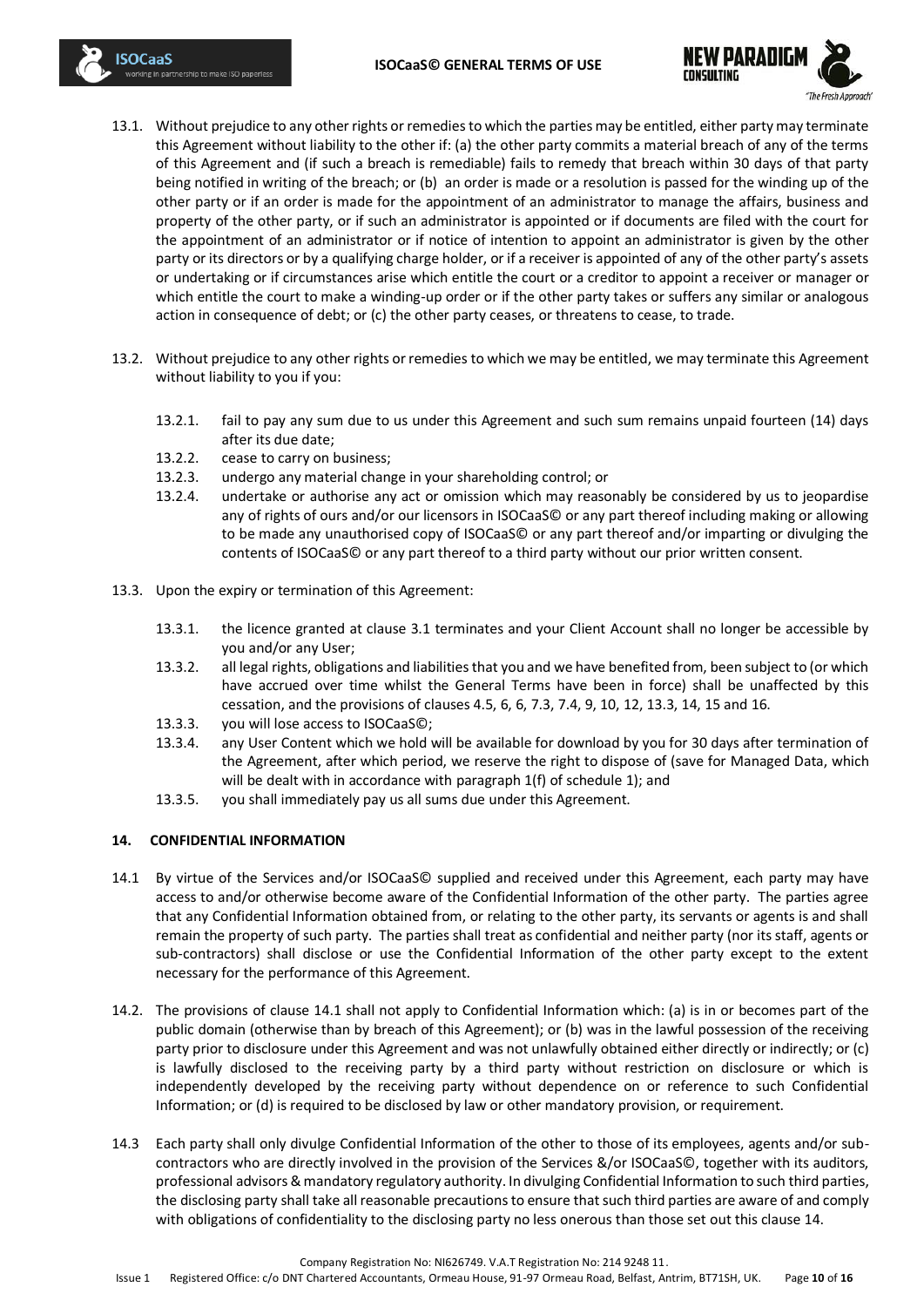



#### **15. GENERAL**

- 15.1. You may not assign, sub-license, sub-contract, mortgage or otherwise transfer any of your rights or obligations under this Agreement without our prior written consent.
- 15.2. No party shall be liable to the other for any delay or non-performance of its obligations under this Agreement arising from any cause beyond its control save that nothing in this clause 15.2 shall excuse you from any payment obligations under this Agreement.
- 15.3. No forbearance or delay by either party in enforcing its rights shall prejudice or restrict the rights of that party and no waiver of any such rights or of any breach of any contractual terms shall be deemed to be a waiver of any other right or of any later breach.
- 15.4. This Agreement constitutes the entire agreement and understanding between the parties as to the subject matter hereof. It supersedes all previous agreements between the parties relating to the subject matter hereof. Each party represents and agrees that in entering into this Agreement it does not rely on, and will have no remedy in respect of, any statement, representation, warranty or understanding (whether negligently or innocently made) of any person (whether party to this Agreement or not) other than as expressly set out in the Agreement and these Terms. Nothing in this clause shall exclude or limit any liability for fraud.
- 15.5. A person who is not a party to this Agreement shall not have any rights under or in connection with it by virtue of the Contracts (Rights of Third Parties) Act 1999.
- 15.6. Any notice of termination, breach or other notice of a legal nature required to be given to either party under this Agreement shall be given by first class recorded delivery post, or by hand confirmed by signed receipt, to the appropriate address of the party concerned set out in the Agreement or as notified by them from time to time and any such notice shall be deemed to be delivered on the date such delivery is recorded. Any other notice required to be given under this Agreement shall be sufficiently given if sent by first class post and any such notice shall be deemed to be delivered within two days of such posting.
- 15.7. If any term, part or provision of this Agreement is held by a court of competent jurisdiction to be invalid, void or otherwise unenforceable as being contrary to applicable law or public policy, such provision shall to the extent reasonably possible be construed in a manner so as to be enforceable and the remaining provisions hereof shall remain in full force and effect and in no way be affected, impaired or invalidated.
- 15.8. Any amendment, waiver or variation of this Agreement shall not be binding on the parties unless set out in writing and signed by or on behalf of each of the parties.
- 15.9. The parties agree that if a dispute arises between them they will in the first instance attempt to resolve the issue amicably by referring the matter to director (or equivalent) level for discussion between the parties. If the dispute is not resolved within 30 days, either party may refer the matter to the court, provided that nothing shall prevent either party immediately referring to the courts any matter relating to the protection of its or its licensors' IPR or Confidential Information.
- 15.10. We will not be liable or responsible for any failure to perform, or delay in performance of, any of our obligations in relation to Agreed Services that is caused by any act or event beyond our reasonable control, including without limitation strikes, lock-outs or other industrial action, civil commotion, riot, terrorist attack, war, fire, explosion, storm, flood, earthquake, epidemic, pandemic or other natural disaster, impossibility of the use of public or private transport, activities of hackers (including distributed denial of service attacks), malicious conduct, failure or interruption of any public or private telecommunications networks, power failures or interruption, or failures of any third party service providers (including providers of Internet services and telecommunications).

### 16 **JURISDICTION**

16.1 This Agreement shall be governed by and construed in accordance with the laws of Northern Ireland and both parties submit to the exclusive jurisdiction of the Northern Irish courts to settle any disputes which may arise in connection.

#### **17 SPECIFICS OF ISOCaaS© FEATURES AND FUNCTIONS**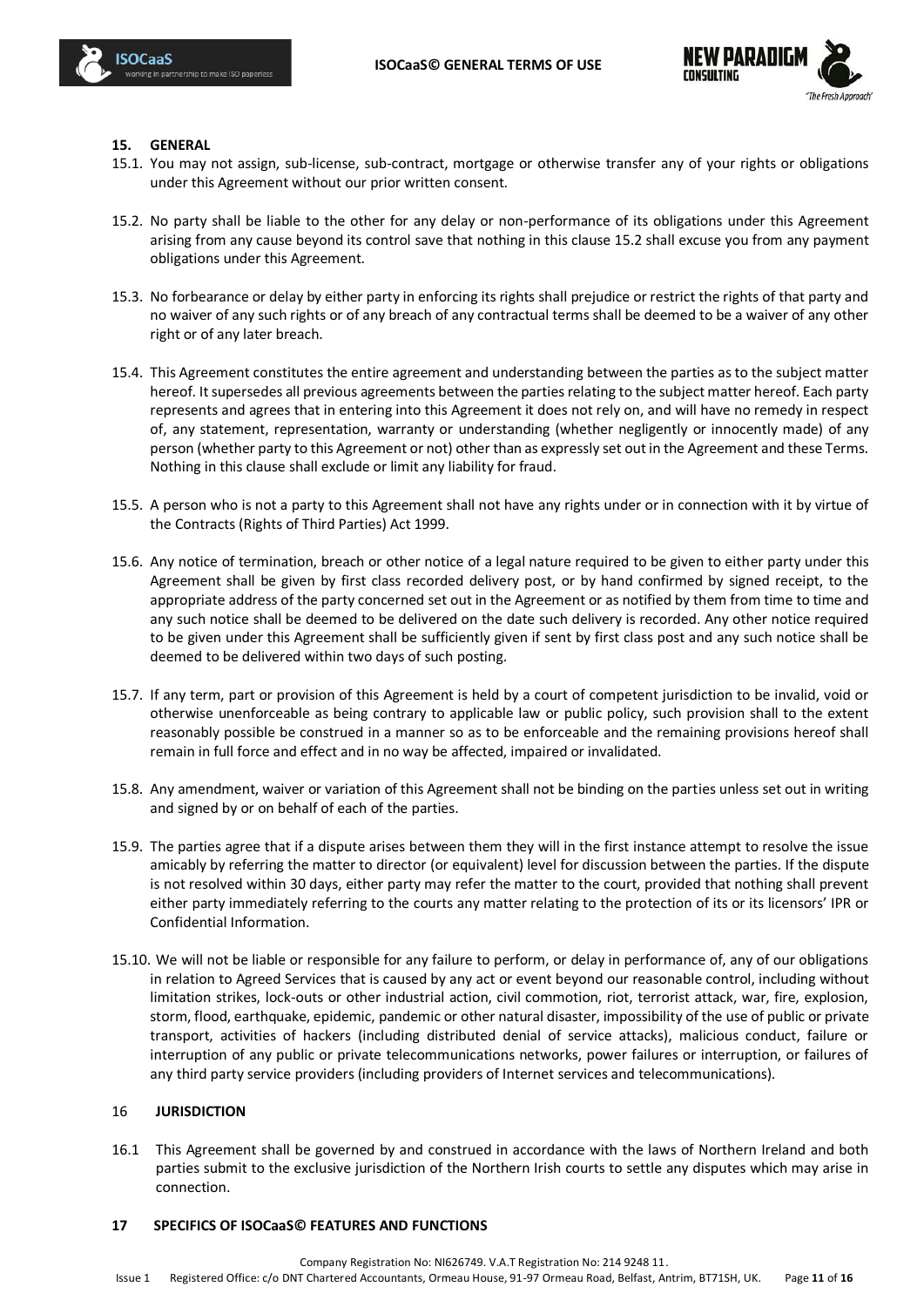



- 17.1 You consent to opt into our cookies policy in order to ensure the best possible user experience available on isocaas.com.
- 17.2 You consent to your organisation's details and the contact details of a user (name & email address) can be found by other ISOCaaS© users that may wish to engage you for your services if you choose to make those details available on the Supplier Portal and the Partner's page.
- 17.3 You consent (Legitimate Interest) to representatives of NPC (NI) Ltd contacting you via various methods (Not limited to telephone, email or the message function within the ISOCaaS© platform) to;
	- Communicate relevant updates to ISOCaaS
	- Communicate organisation updates
	- Inform you of the features and benefits of the ISOCaaS© platform and products / services related to our wider compliance services. You can opt out of receiving information on our wider compliance services by emailing support@isocaas.com.
- 17.4 You understand that your suppliers who sign up to the Supplier Portal will be visible to other ISOCaaS© users that have a licence for the main ISOCaaS© platform.
- 17.5 You consent to us accessing your data within ISOCaaS© in order to ensure you are receiving the best possible experience and meeting your obligations to comply with your chosen ISO / related standards.

# **SCHEDULE 1 – TERMS OF PROCESSING**

1. We shall:

**ISOCaaS** 

in partnership to make ISO paperles

- (a) process the Managed Data only in accordance with your written instructions of (which shall include the provisions in this Agreement) unless we are required by legal applicable to us to process Managed Data (**Applicable Laws**). Where we are relying on applicable laws as the basis for processing Managed Data, we shall promptly notify you of this before performing the processing required by the Applicable Laws unless those Applicable Laws prohibit us from so notifying you;
- (b) ensure that all personnel who have access to and/or process Managed Data are obliged to keep the Managed Data confidential;
- (c) ensure that we have in place appropriate technical and organisational measures to protect against unauthorised or unlawful processing of Managed Data and against accidental loss or destruction of, or damage to, Managed Data, appropriate to the harm that might result from the unauthorised or unlawful processing or accidental loss, destruction or damage and the nature of the data to be protected, having regard to the state of technological development and the cost of implementing any measures (those measures may include, where appropriate, pseudonymising and encrypting Managed Data, ensuring confidentiality, integrity, availability and resilience of its systems and services, ensuring that availability of and access to Managed Data can be restored in a timely manner after an incident, and regularly assessing and evaluating the effectiveness of the technical and organisational measures adopted by it);
- (d) ensure that an agreement is entered into with third party processors which includes terms of processing which are substantially the same as those set out herein, and we shall remain liable to you for any processing activities of such third party;
- (e) provide such assistance as may be required under the Data Protection Legislation to you in responding to any request from a Data Subject and in ensuring compliance with your obligations under the Data Protection Legislation with respect to security, breach notifications, impact assessments and consultations with supervisory authorities or regulators;
- (f) at your written direction, promptly delete or return Managed Data to you on termination of this Agreement unless required by Applicable Law to store the Managed Data;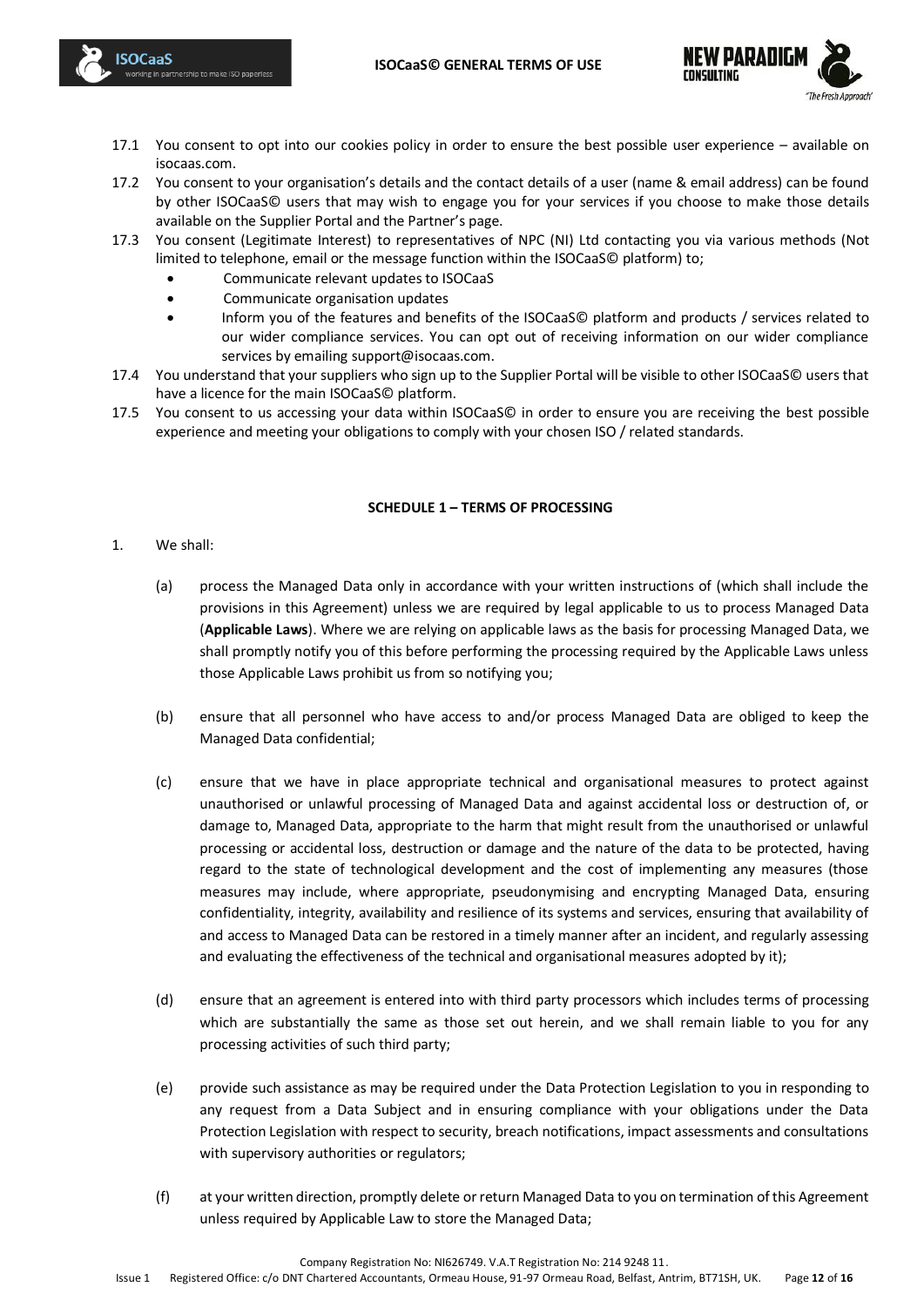

- (g) maintain complete and accurate records and information to demonstrate our compliance with these Terms of Processing and allow for audits by you or your designated auditor in respect of the processing of the Managed Data by us or our sub-processors (upon receiving reasonable notice from you).
- (h) to store Managed Data within UK based data centres and ensure the highest level of data protection measures are put in place. Take all reasonable steps to ensure the reliability and integrity of any of our staff who have access to the Managed Data; not transfer any Personal Data outside of the UK or European Economic Area unless the following conditions are fulfilled: (1)the third party has provided appropriate safeguards in relation to the transfer; (2)the data subject has enforceable rights and effective legal remedies; (3)the third party complies with its obligations under the Data Protection Legislation by providing an adequate level of protection to any Personal Data that is transferred; and (4)the third party complies with reasonable instructions notified to it in advance with respect to such processing of the Personal Data;
- (i) notify you without undue delay on becoming aware of a breach of the Managed Data; and
- (j) not disclose or transfer the Company Data to any third party unless necessary for the provision of the Services and/or proper compliance with any legal requirement;
- 2. Subject to our obligations at paragraph 1(d) above, you consent to us appointing third party service providers to;
	- a. host the Managed Data uploaded on to ISOCaaS© in connection with this Agreement
	- b. further develop the code within ISOCaaS© in order to improve the product
	- c. provide support services as per clause 2. Support Services below.

### **SCHEDULE 2 – SUPPORT SERVICES**

### **1. INTERPRETATION**

**ISOCaaS** 

Any defined terms herein shall, unless otherwise expressed to the contrary, have the meaning given to them in the body of the Main Agreement. The following definitions and rules of interpretation apply in this schedule.

**1.1** Definitions:

**Client:** the party which signed the Proposal Document

**Client Cause:** any of the following causes:

- a. any improper use, misuse or unauthorised alteration of ISOCaaS© by you or a User;
- b. any use of ISOCaaS© by you in a manner inconsistent with the Main Agreement;
- c. the use by you or any User of any hardware or software not provided by us or approved by us in the Specification or Proposal Document; or
- d. the use of a non-current version or release of ISOCaaS©.

**Fault:** any failure of ISOCaaS© to operate in all material respects in accordance with the Specification, including any failure or error referred to in the Service Level Table.

**Help Desk Support:** any support provided by help desk technicians sufficiently qualified and experienced to identify and resolve most support issues relating to ISOCaaS©.

**Higher-level Support:** any higher-level support provided by us.

**Main Agreement:** the agreement to which this schedule relates.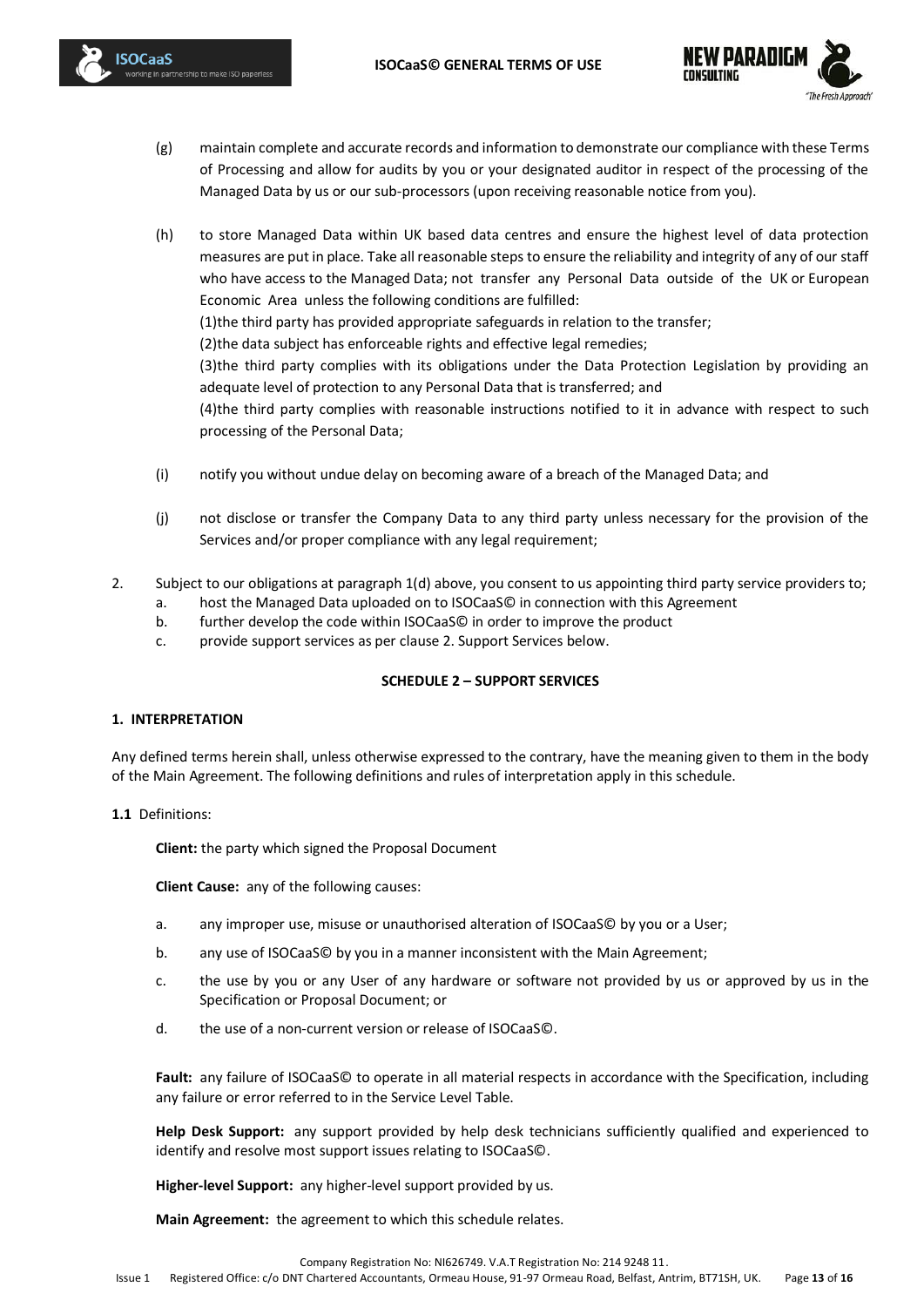

**Out-of-scope Services:** either of the following services:

- a. any services provided by us in connection with any apparent problem regarding ISOCaaS© reasonably determined by us not to have been caused by a Fault, but rather by a Client Cause or a cause outside our control (including any investigational work resulting in such a determination); or
- b. any Higher-level Support provided in the circumstances specified in [Paragraph 2.3.](#page-13-0)

**Service Levels:** the service level responses and response times referred to in the Service Level Table.

**Service Level Table:** the table set out i[n Paragraph 5.1.](#page-14-0)

**Solution:** either of the following outcomes:

- a. correction of a Fault; or
- b. a workaround in relation to a Fault (including a reversal of any changes to ISOCaaS© if deemed appropriate by us) that is reasonably acceptable to you.

**Support Hours:** any time during a Business Day.

**Support Request:** request made by you in accordance with this schedule for support in relation to ISOCaaS©, including correction of a Fault.

**Support Services:** maintenance of the then-current version or release of ISOCaaS©, including Help Desk Support and Higher-level Support, but excluding any Out-of-scope Services.

#### **2. SUPPORT SERVICES**

**ISOCaaS** 

rtnership to make ISO paperles

**2.1** For the duration of your User Licence we shall perform the Support Services during the Support Hours in accordance with the Service Levels.

**2.2** As part of the Support Services, we shall:

- **(a)** provide Help Desk Support by means of the following telephone number **+44 (0)28 9600 9011** and e-mail address: **support@isocaas.com**
- **(b)** commit appropriate resources to the provision of Higher-Level Support;
- **(c)** use Commercially Reasonable Efforts to correct all Faults notified under [Paragraph 4.3\(a\);](#page-14-1) and
- **(d)** provide technical support for ISOCaaS© in accordance with the Service Levels.

<span id="page-13-0"></span>**2.3** Any Higher-level Support requested by you and provided by an individual whose qualification or experience is greater than that reasonably necessary to resolve the relevant Support Request shall be deemed an Out-of-scope Service, provided that an appropriately qualified or experienced individual was available at the time when the Higher-level Support was sought.

**2.4** We may reasonably determine that any services are Out-of-scope Services. If we make any such determination, we shall promptly notify you of that determination.

**2.5** You acknowledge that we are not obliged to provide Out-of-scope Services.

### **3. FEES**

**3.1** The provision of Support Services on a remote, off-site basis (such as over the telephone, video conferencing or by e-mail) during the Support Hours shall be included in the Licence Fees.

**3.2** The provision of Support Services outside the Support Hours or on site or the provision of Out-of-scope Services shall be charged for at the applicable time and materials rates set out in the Proposal Document.

#### **4. SUBMITTING SUPPORT REQUESTS AND ACCESS**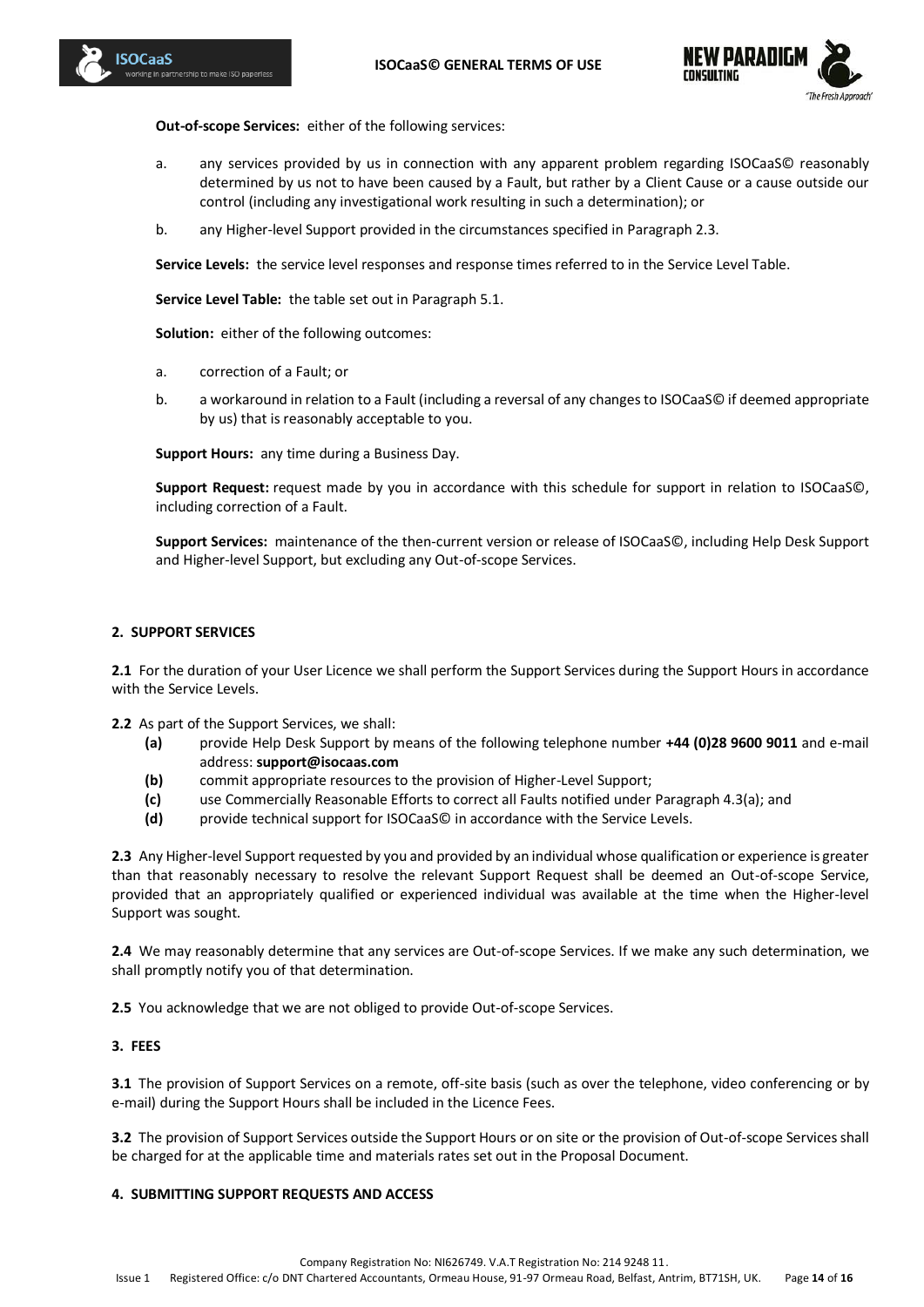



- **4.1** You may request Support Services by way of a Support Request.
- **4.2** Each Support Request shall include a description of the problem and the start time of the incident.
- <span id="page-14-1"></span>**4.3** You shall provide us with:
	- **(a)** prompt notice of any Faults; and
	- **(b)** such output and other data, documents, information, assistance and (subject to compliance with all your security and encryption requirements notified to us in writing) remote access to your System, as are reasonably necessary to assist us to reproduce operating conditions similar to those present when you detected the relevant Fault and to respond to the relevant Support Request.

**4.4** All Support Services shall be provided remotely by us or our approved third party.

**4.5** You acknowledge that, to properly assess and resolve Support Requests, it may be necessary to permit us direct access at your premises to your system and your files, equipment and personnel.

**4.6** You shall provide such access promptly, provided that we comply with all your security requirements and other policies and procedures relating to contractors entering and working on your premises notified to us.

#### <span id="page-14-0"></span>**5. SERVICE LEVELS**

**5.1** We shall:

- **(a)** prioritise all Support Requests based on its reasonable assessment of the severity level of the problem reported; and
- **(b)** respond to all Support Requests in accordance with the responses and response times specified in the table set out below: